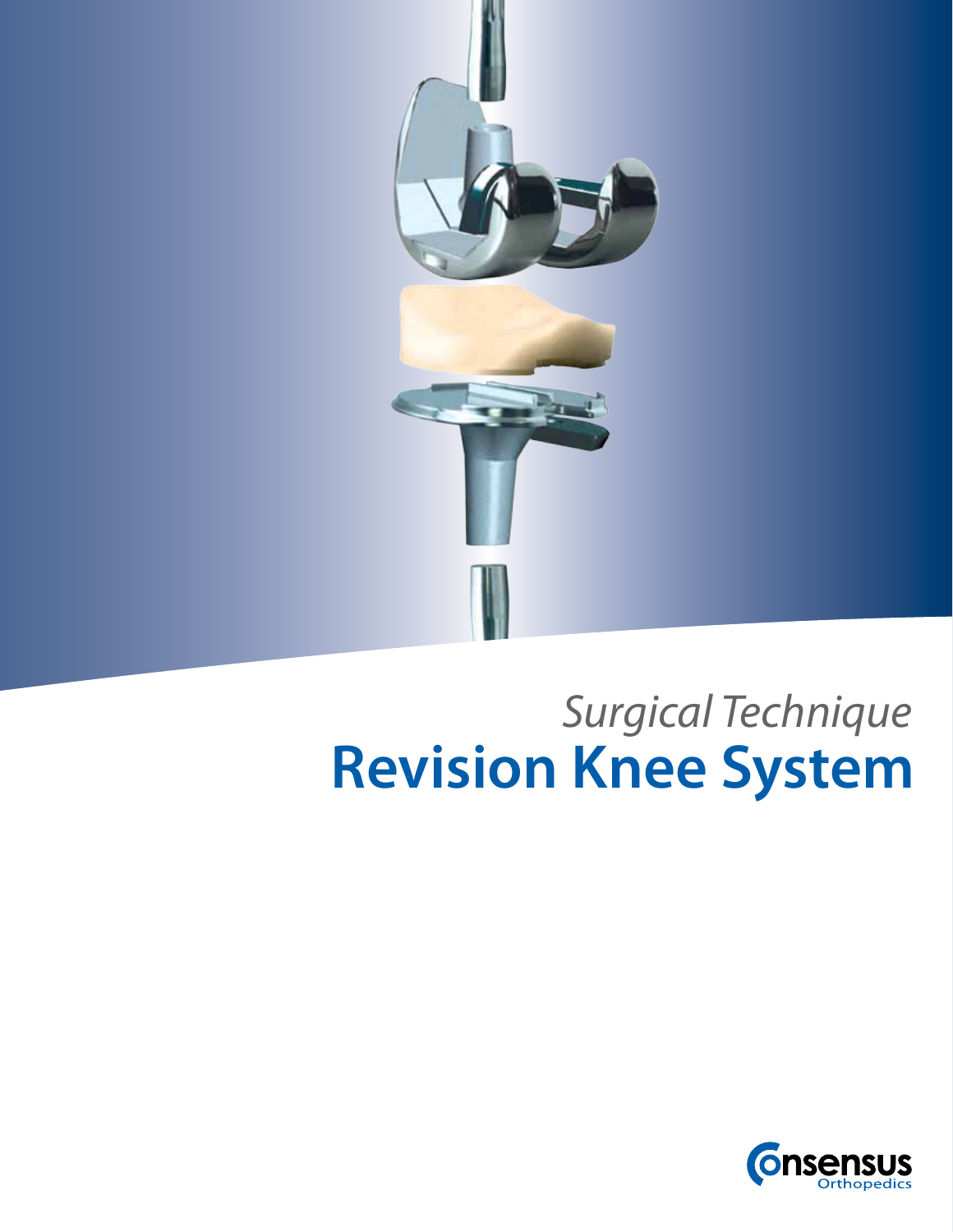#### *Indications For Use*

- A. Primary intervention of rheumatoid arthritis, osteoarthritis, traumatic arthritis, polyarthritis, collagen disorders, and/or avascular necrosis of the femoral condyle.
- B. Post-traumatic loss of joint configuration (particularly when there is patellofemoral erosion, dysfunction, or prior patellectomy).
- C. Failed osteotomy or unicompartmental replacements.
- D. Replacement of unsatisfactory cemented or press-fit knee components when sufficient bone stock exists.
- E. The salvage of previously failed surgical attempts if the knee can be satisfactorily balanced and stabilized at the time of surgery.
- F. Moderate valgus, varus, or flexion deformities.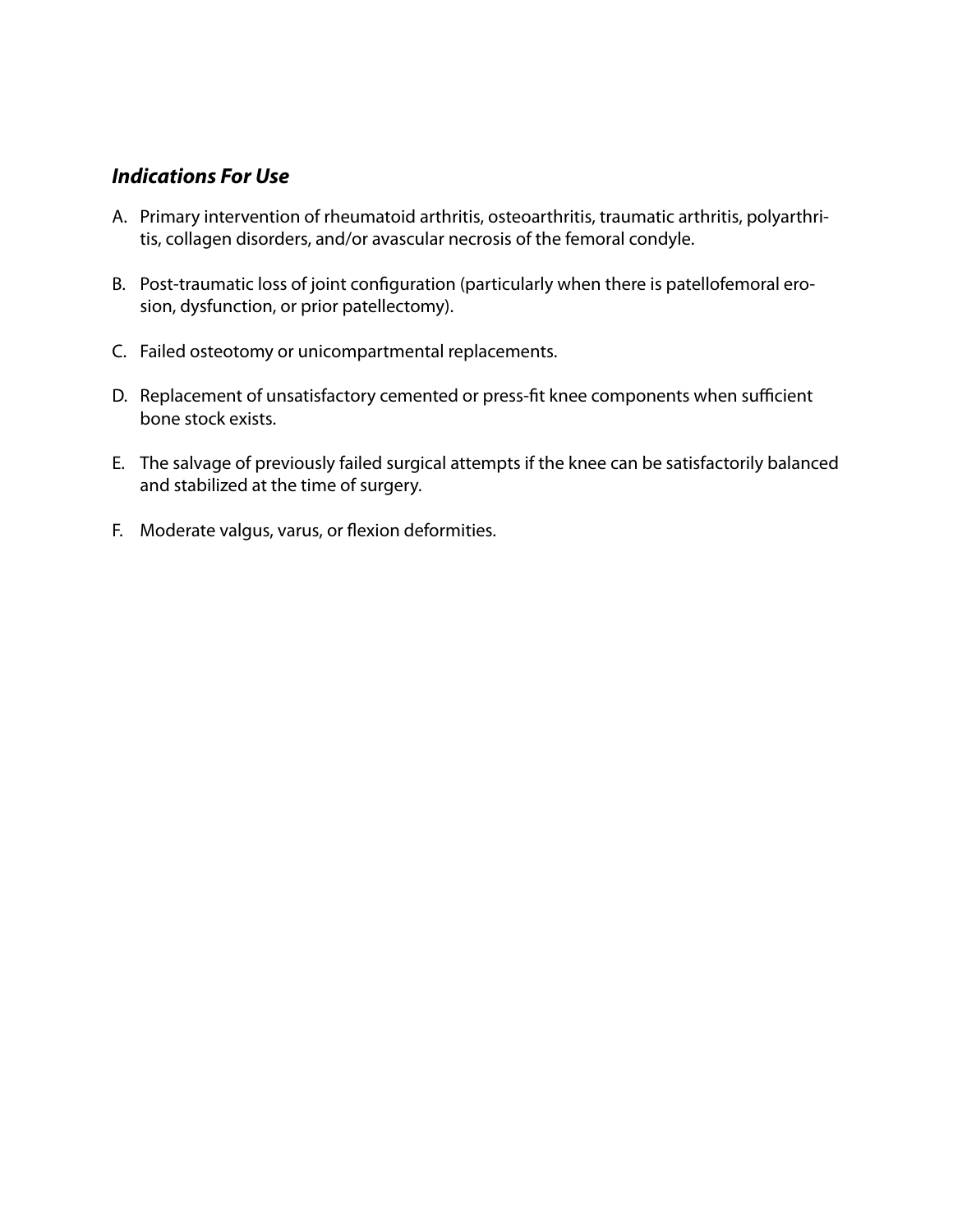# **Revision Knee System Surgical Technique**

### **Table of Contents**

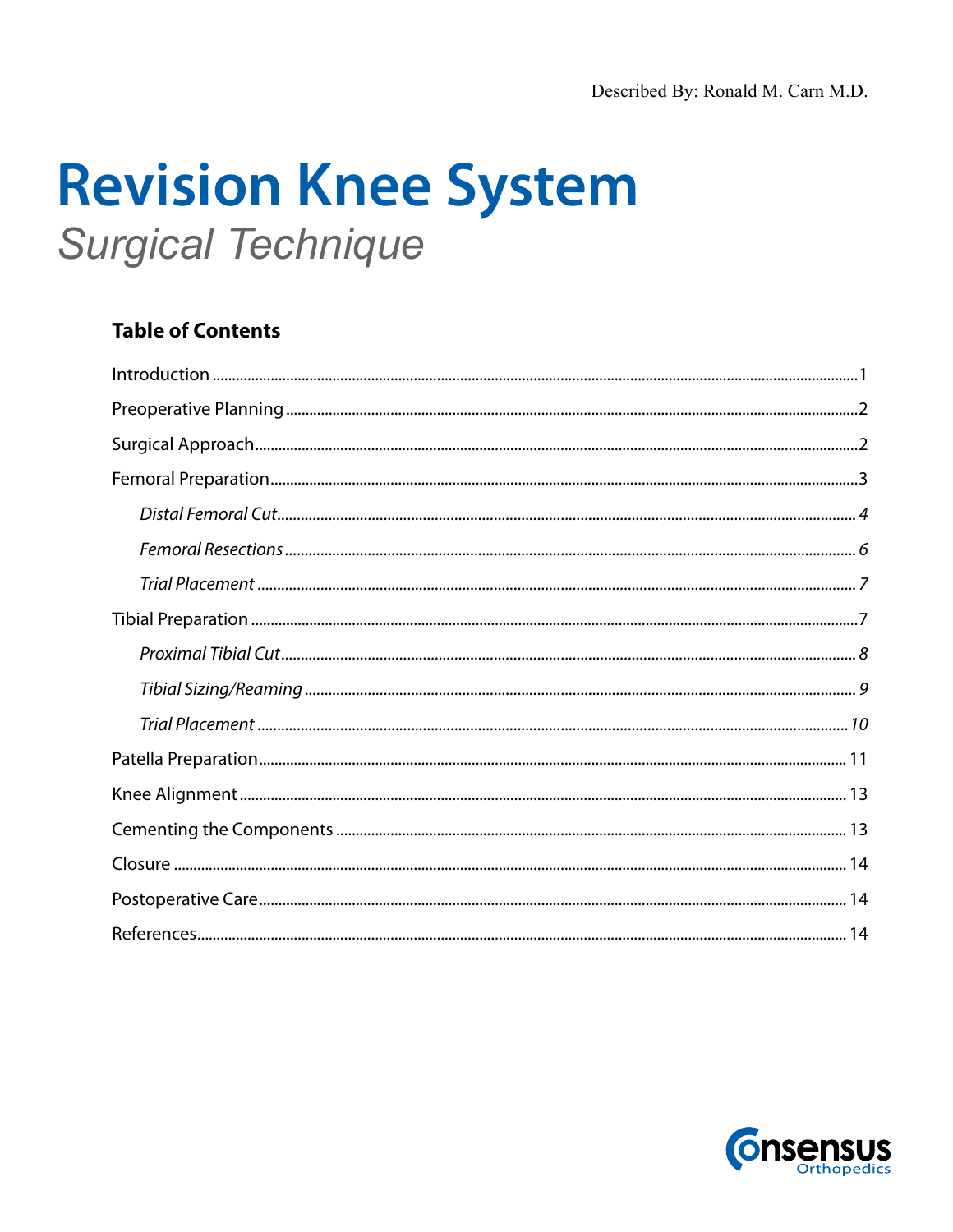

|                      | <b>Size Compatibility</b> |         |       |  |  |
|----------------------|---------------------------|---------|-------|--|--|
| Tibial Insert        | 1/2                       | 3/4     | 5/6   |  |  |
| Femoral<br>Component | 1.2.3                     | 2,3,4,5 | 4.5.6 |  |  |

| - 7 |  |
|-----|--|
|-----|--|

#### **Introduction**

The Consensus Revision Knee System was designed utilizing excellence in engineering, best available materials and with the advice of a diverse scientific advisory board. This has resulted in a versatile revision knee system that interfaces with the primary Consensus Knee System.

The Consensus Revision Knee System's design principle is to restore the anatomy within a multiply operated knee. This includes axial alignment kinematics as well as compensating for bone loss from removal of previously placed implants. The tibial component restores posterior slope to a value that approximates normal anatomy. The design of the intramedullary stems of both the femur and the tibia reproduce anatomy and place the components in a position to optimize extension and flexion spacing and collateral ligament function. Joint motion and stability is improved while decreasing joint compression forces.

The femoral component is based on an average normal alignment of 6° of valgus in the coronal plane. The tibial component is based on a  $90^{\circ}(0^{\circ})$ alignment to the tibial axis in the coronal plane. The posterior slope of the tibial component in the sagital plane is fixed at 7° to approximate the average normal proximal tibia.

The Consensus Revision Knee System has been designed to allow femoral and tibial sizes to be matched as: one-size "above" through one-size "below" size-matching as shown in Table 1. This provides for size differences in femoral and tibial anatomy and protects from articulation mismatch which may result in increased UHMWPE wear.

*1*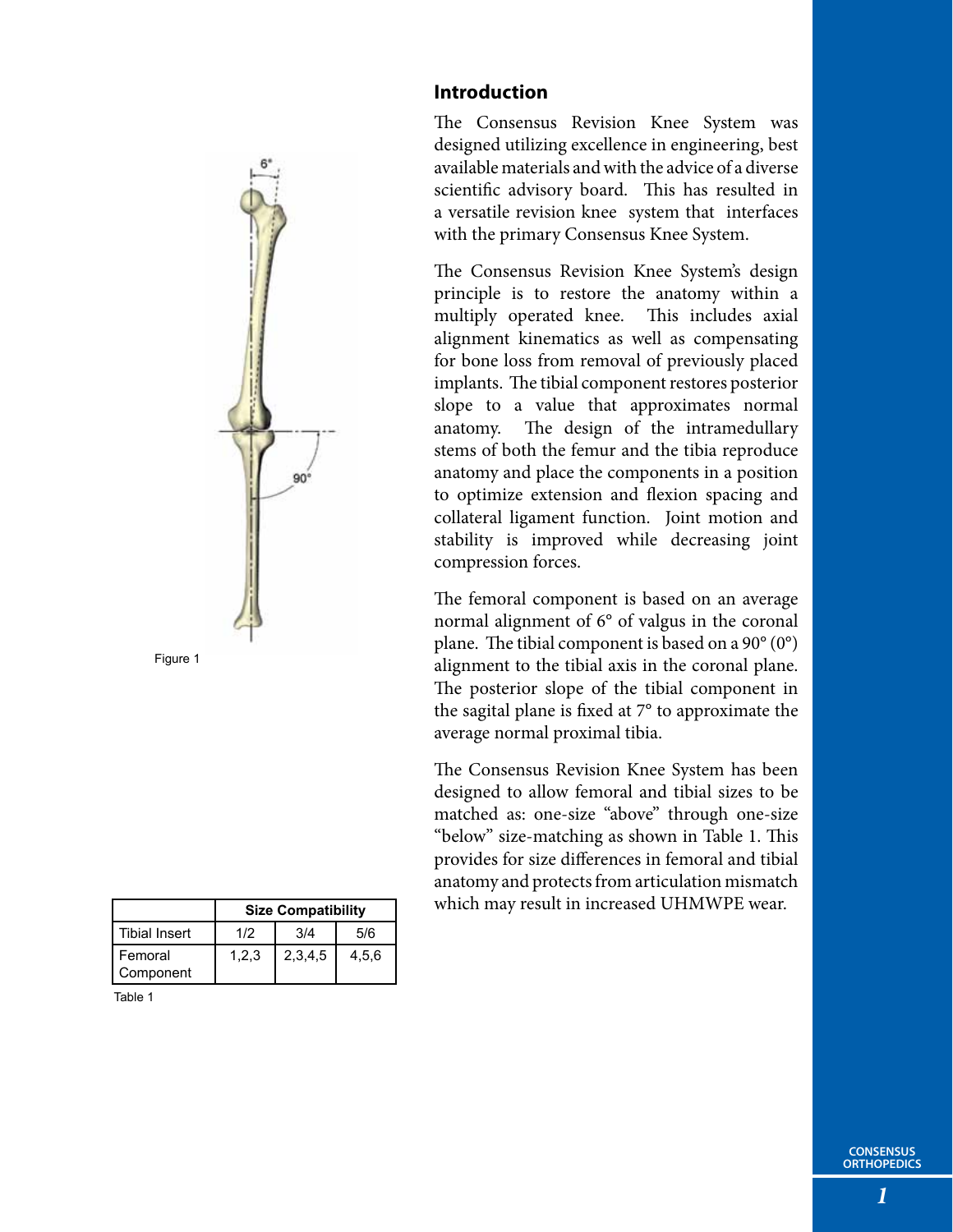#### *Preoperative Planning*

Preoperative radiographs should include standing AP, lateral, full-length 36" AP standing, and sunrise view of the patellas (figure 2). The Consensus Revision Knee System templates show a magnification of 110 percent which will, on average, reflect implant size on standard analog radiographs. It should be noted that with digital radiography, appropriate markers need to be placed so that the magnification can be determined.

#### **Surgical Approach**

Revision knee replacement surgery should not be attempted by an orthopedist unless they are familiar experienced in revision knee replacements. The choice of incision is based on many factors including old scars, stiffness of the knee, bone quality, age and health of the patient. Therefore, these instructions will not include specific directions on the surgical approach as this should be within the expertise of the orthopedist performing revision knee surgery.

Appropriate exposure, including scar excision, debridement and removal of the components, should be done to maintain the normal anatomy and preserve as much bone stock as possible. Appropriate principles of revision surgery include atraumatic soft tissue handling, debridement of abnormal or devascularized tissues, removal of components with minimal bone loss and preparation of bony surfaces. The bone needs to be healthy, clean, free of cement, and all debris. Principles of placement of the components include restoration of the anatomic joint line, appropriate rotation of the femoral and tibial components, appropriate adjustment of the medial and lateral collateral ligaments, cementing only to clean dry bone, intrusion of cement into the clean cancellous bone limiting the cement thickness to less than 1 cm and placement of augments and bone graft where appropriate according to bone loss.



Figure 2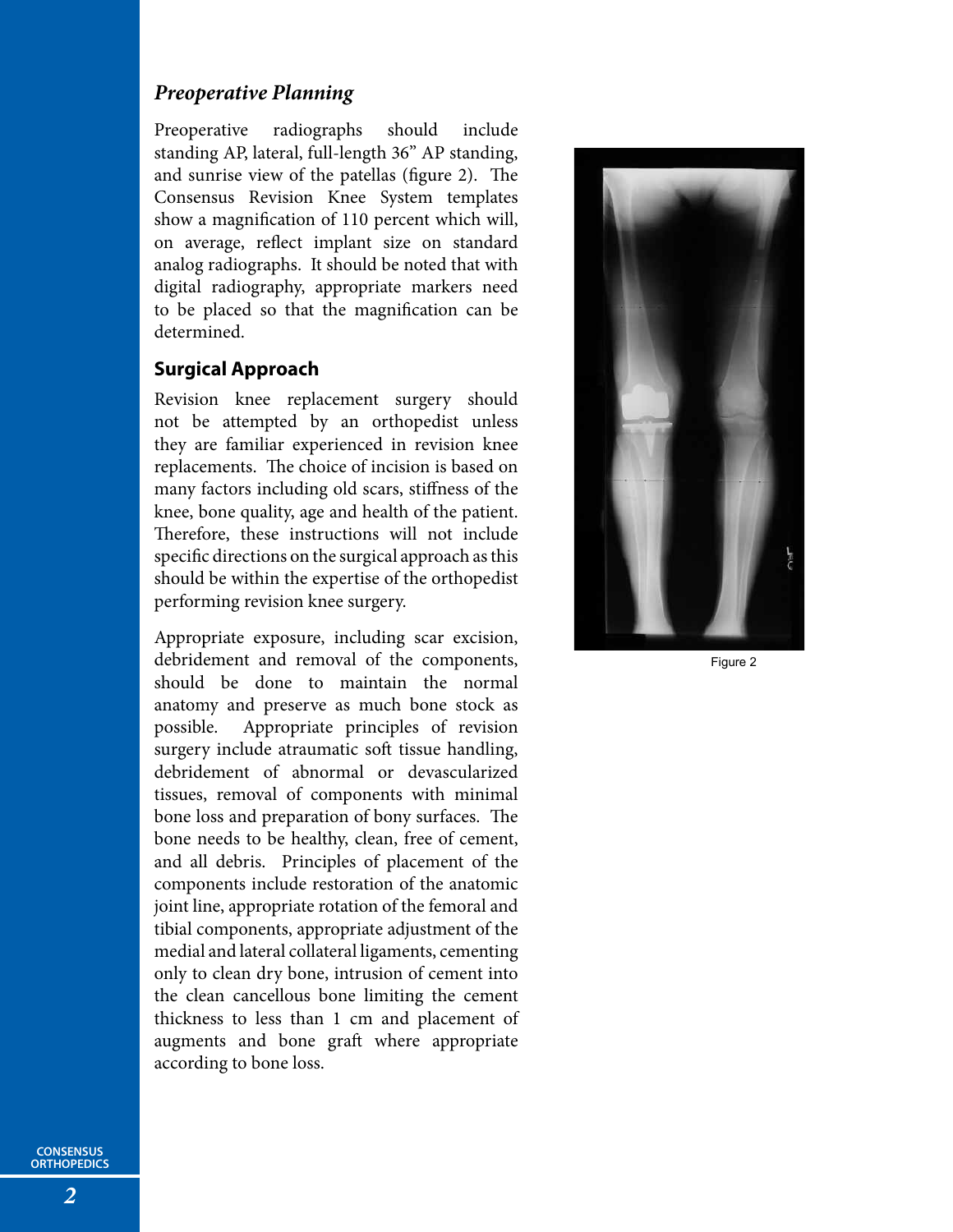



#### **Femoral Preparation**

The component metal thickness has been increased to make up for the bone loss from the removal of an average primary component (Figure 3). Thicknesses have been calculated to be appropriate when a component can be removed with minimal bone loss and should result in the metal replacing the previous bonecement composite from the index arthroplasty. Therefore, as the bone cuts are made on the patella, femur and tibia, take great care to remove only what bone is necessary so that the components can be sized and placed. A desirable technique to remove the index components is to disrupt the interface between the cement and the metal rather than the cement and the bone. The cement can be removed after the metal/polyethylene components are removed with minimal loss of healthy bone.

The cutting block and alignment guides are designed to achieve the appropriate cuts with removal of a minimal amount of healthy bone stock (figure 4). It is recommended that minimal cuts first be attempted, then the cutting blocks can be backed down to remove additional bone if needed to achieve stable bony fixation of the new components. Fluid irrigation should be used during bone cuts as the blades can cause thermal damage to normal bone structures. The bone thickness of the patella should be maintained and protected while working on the femur and the tibia. In some instances it may be appropriate to leave the old patella component in place to provide some protection during retraction of the patella; therefore, the suggested sequence is addressing the femoral cuts followed by the tibial cuts and the patella last.

The femoral alignment guide is an intramedullary instrument and needs to be centered in the medullary canal. Determine the general marrow space by using the 5/16ths drill. The center of the marrow space in the distal femur is located just medial, 4 or 5 mm, and towards the top of the normal intercondylar notch (figure 5). This will not be well defined in revision surgery and it may be necessary to use a rolling motion to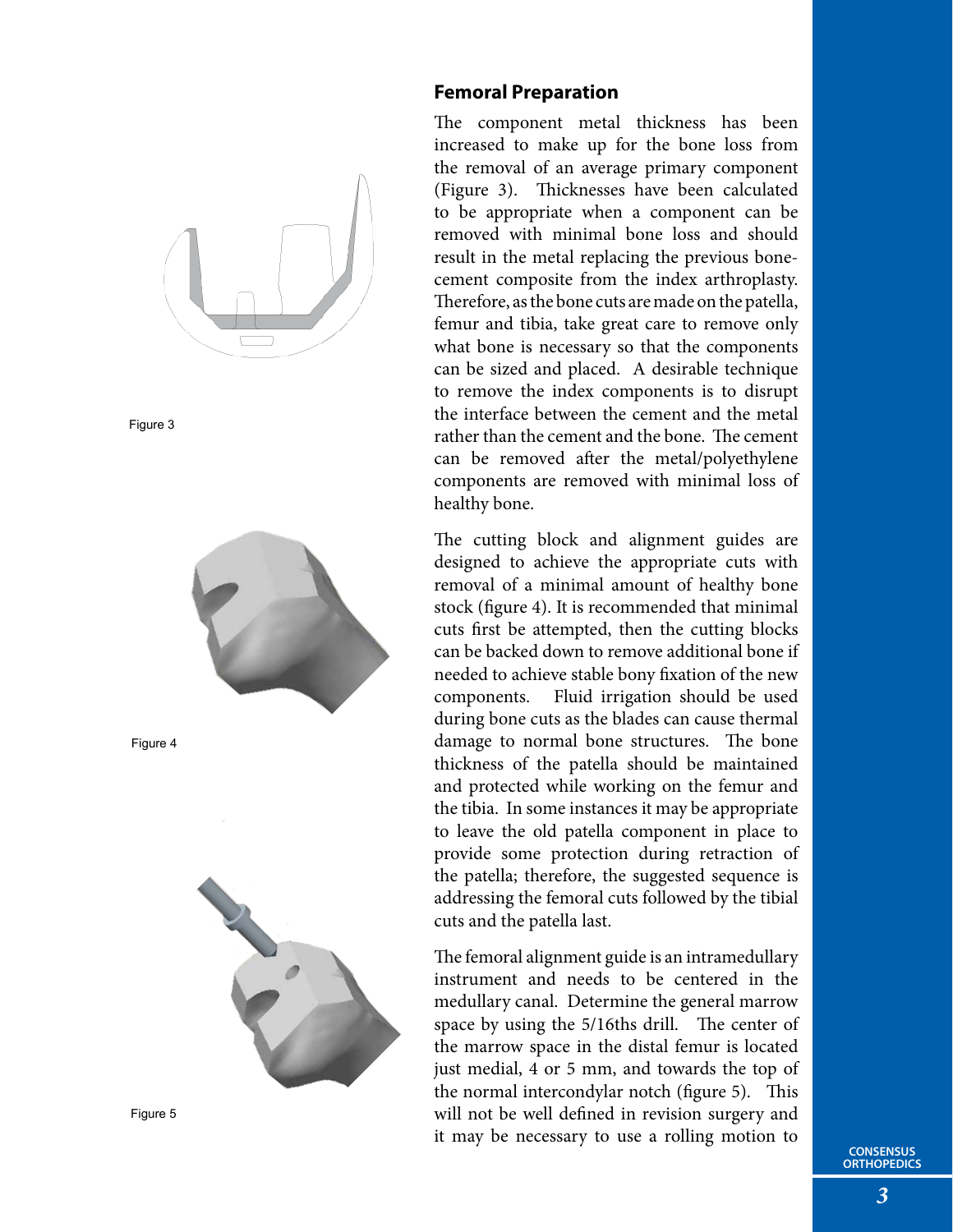







Femoral Cutting Guide



develop an appropriate canal position as the drill bit progresses up the marrow space. Suction and irrigation can be used to prevent compression of the marrow.

Next, use the intramedullary *T-handle* to make sure the hole is within the marrow space (Figure 6). Pass this up the marrow space slowly to allow any marrow to extrude along the longitudinal fins. If the rod is clearly in the center of the distal femoral canal, and the drill hole is appropriate, then proceed to the distal femoral cutting jig. Otherwise, re-drill the femur until the intramedullary T-handle can be passed appropriately in the center of the canal.

#### **Distal Femoral Cut**

Place the smallest distal *Femoral Reamer* on the T-handle (Figure 7). This can be used to hand ream the distal femur which will provide important information. The feel of the reamer will give an indication of the appropriate diameter and the appropriate length needed for the femoral stem. If the reamer is clearly loose and not engaging the intramedullary cortical bone then proceed to the next sized intramedullary reamer. Increase the size of the reamer until a reasonable firmness is achieved. This determines the appropriate size and length of the stem. Note that it is best to do this using the hand reaming technique with modest firmness as often the bone adjacent to failed knee replacements is osteoporotic and soft. Remove the T-handle and leave the *Femoral Reamer* in place, slide the appropriate size bushing into the distal *Femoral Cutting Guide* and over the selected reamer in the femoral canal (Figure 8). Adjust the cutting jig to the appropriate lower extremity (left or right). The distal cut is fixed at 6° of valgus in the coronal plane compared to the axis of the distal femur. It should be emphasized that the appropriate fit of the distal femoral hand reamer needs to be carefully selected as this is the reference to the 6° valgus cut.

Once the T-handled intramedullary jig has been placed, the reference plate should be against the distal femoral bone. Remove the prominent areas of bone against the reference plate with an

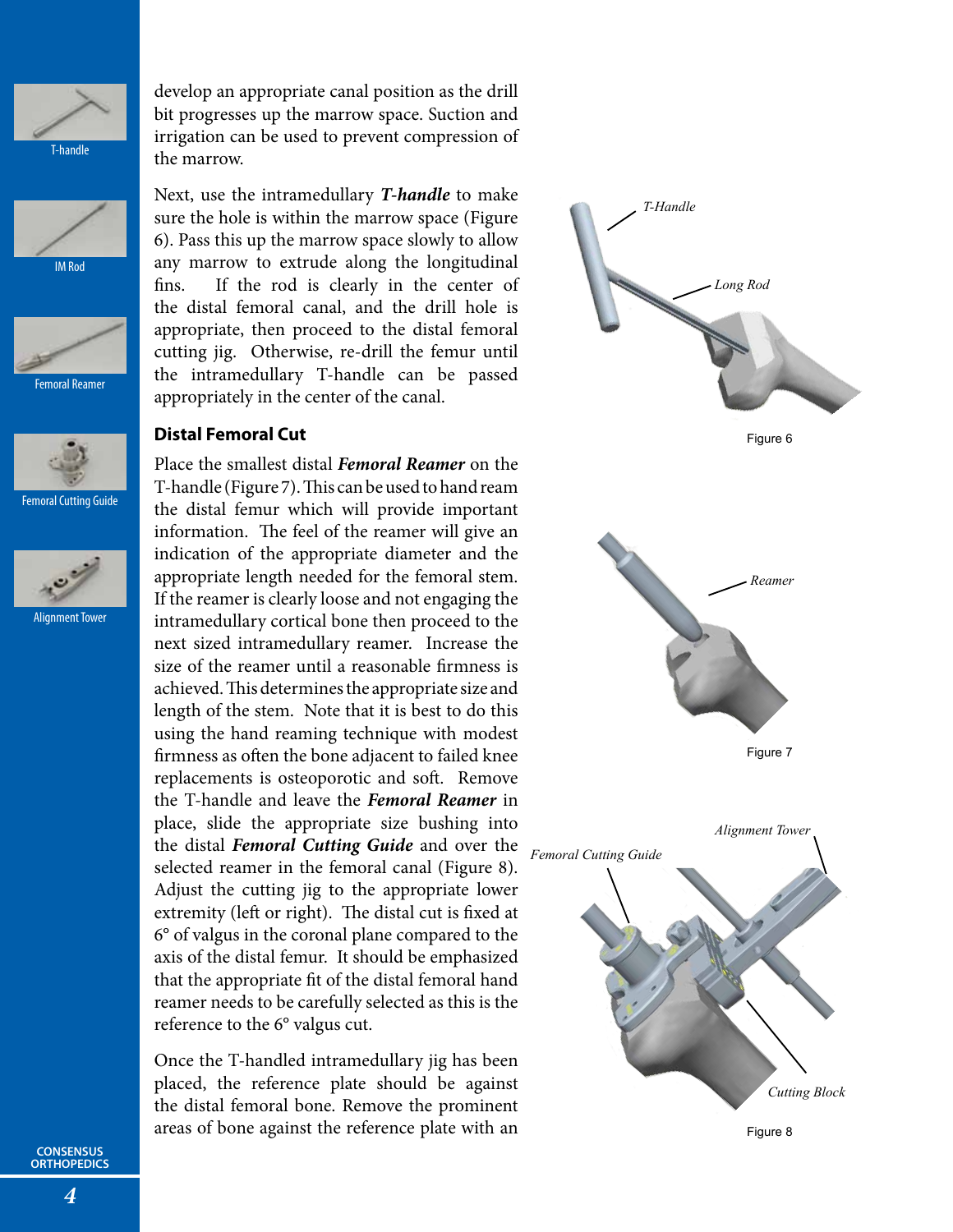oscillating saw to achieve a uniform apposition of the alignment plate to the healthy bone of the distal femur. Preserve as much healthy bone as possible.

Once this is in place the rotation needs to be adjusted. Possible references include the posterior condylar cuts from the previous surgery if they are an accurate representation of rotation. The epicondyles can also be used to determine distal rotation. It should be noted that if rotation of the femur is used to determine appropriate component rotation, this should be checked on the normal extremity as well as the operated extremity prior to draping.

If needed, the distal *Femoral Alignment Guide* can be fixed to the femur by first drilling through the guide hole in the alignment plate and then placing a smooth pin through this drill hole. It should be noted that errors can be created by impacting a pin through the guide hole without first drilling the hole. Place the cutting block onto the distal femoral alignment plate.

At this point examine the placement of the block and make sure it is clinically appropriate in the 6° of valgus. An outrigger can be placed on the cutting block, and with the femur in neutral position, the alignment rod can be placed to check that the mechanical axis is through the center of the hip rotation (Figure 8). Fix the cutting block to the femur by drilling through the *Cutting Guides* and then placing *Smooth Pins*. Remove the intramedullary guide and the alignment plate. (Figure 9)

Check the amount of bone that would be removed with the current placement of the block by using the *Resection Indicator*. Move the cutting block distal or proximal using the multiple holes in the cutting block to result in the appropriate cut to minimize bone loss but to produce an appropriate surface for placement of the revision femoral component. The principle is to restore the anatomic joint line. The most distal cutting surface of the cutting block is at the level of the femoral component (minimal bone removal). The –5mm cutting slot is the level





Femoral Cutting Guide



Fixation Pins with Cutouts



Resection Indicator (Angle Wing)

**CONSENSUS ORTHOPEDICS**

*5*

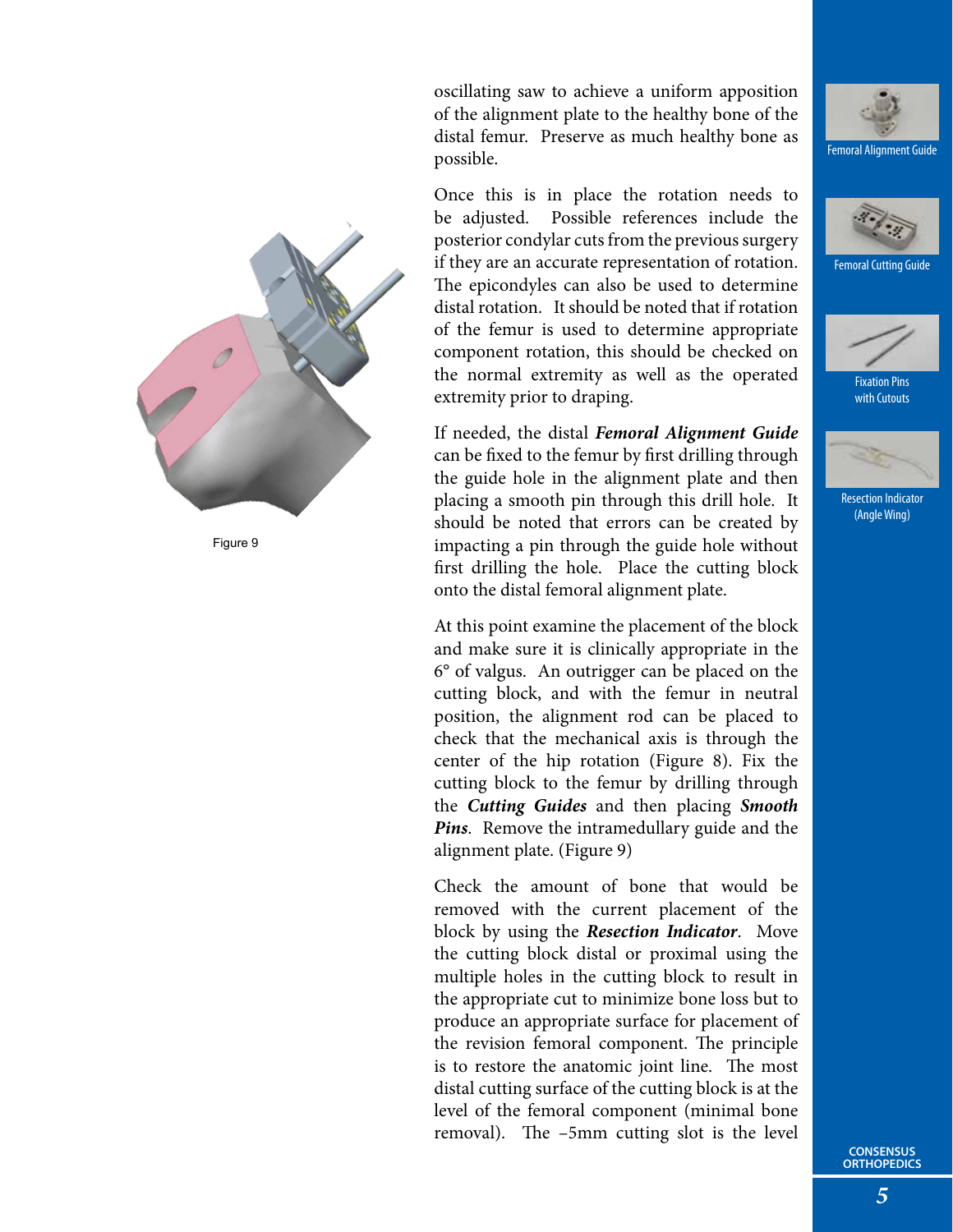

**A/P Cut Block** 



Trial Stem



Resection Indicator (Angle Wing)

that will accommodate the 5mm distal augment medially or laterally on the femoral component. Using an oscillating saw carefully remove the distal femoral bone using the appropriate surface of the distal femoral cutting block. Make sure that the assistant surgeon protects the soft tissue structures such as the collateral ligaments. Check the cut with a flat block and, if this is satisfactory, proceed to the chamfer cuts. If additional bone needs to be removed, then the distal femoral cutting block has multiple positions to allow 2 mm increments of additional bone cut.

#### **Femoral Resections**

The *A/P Cut Block* is based on the intramedullary space of the distal femur. This ensures the best anterior-posterior placement of the femur. The femur size can be estimated from the x-rays and the component removed. The selected size of *A/P Cut Block* is fixed to the *Trial Stem* (Figure 10). The size of the stem (length and diameter) was determined above with the hand canal reamers. Place this in position on the distal femur. Adjust the rotation as suggested above, making sure not to internally rotate the *A/P Cut Block*.

Once the surgeon feels that the block is appropriately placed, check the anterior cut with the *Resection Indicator*. Adjust the block as needed to ensure a smooth transition of the anterior femur with the femoral component. Avoid notching of the anterior femur. Fix the A/P Block to the femur by drilling and filling the block pin holes (Figure 11). Make the anterior and posterior chamfer cuts.

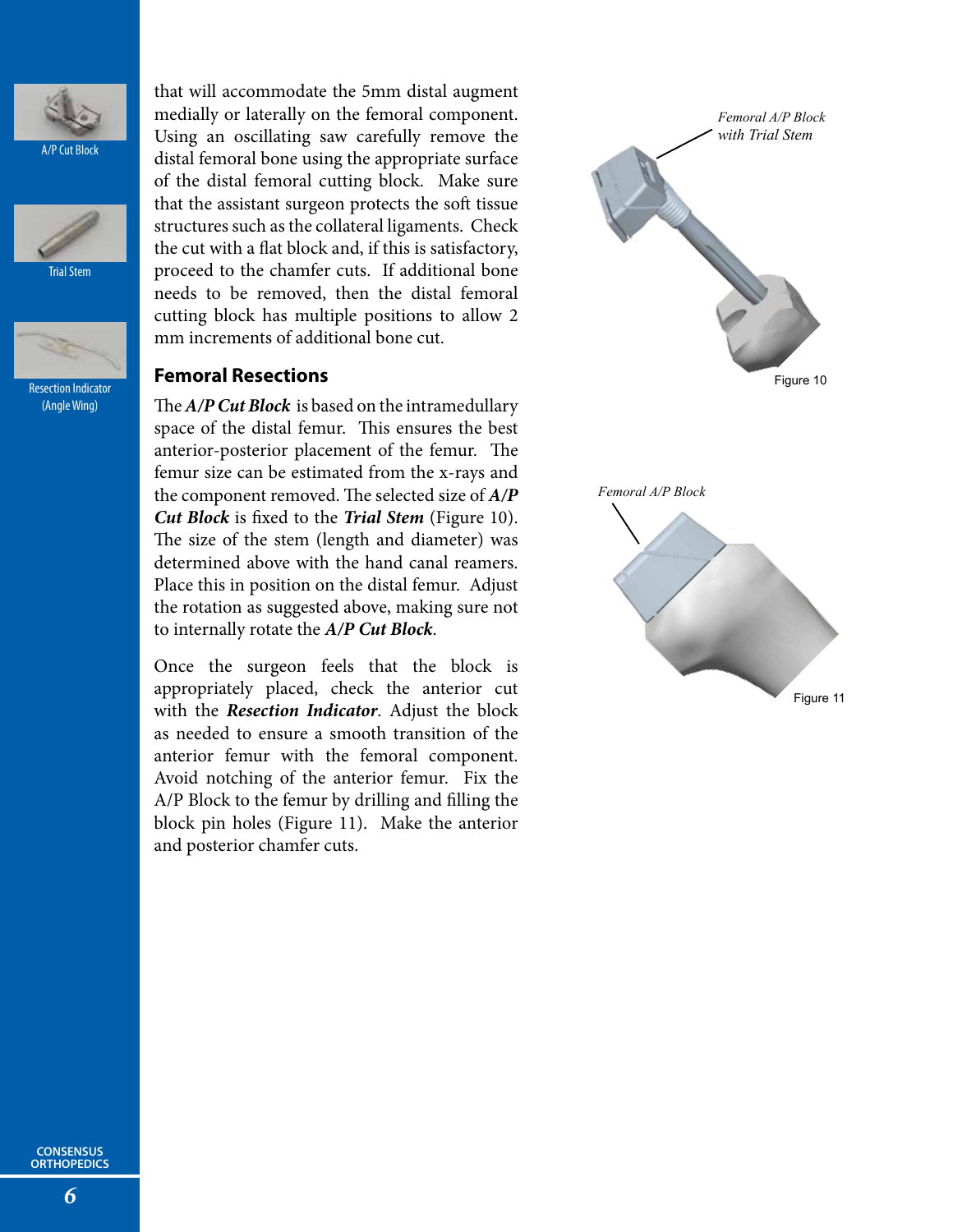

#### **Trial Placement**

Remove the A/P Block and fix the trial stem to the appropriate size *Trial Femur* (Figure 12). Secure augments\* to the distal femur if needed. If no augments are planned, affix pegs to the femoral trial. Gently impact this onto the distal femur. Remove the trial femur and use the indentations from the pegs to drill the peg holes with the *Step Drill* (Figure 13). Also, remove a small portion of the anterior mid bone where there is a "notch" in the femoral component. Impact the trial component onto the distal femur (Figure 14). Check for appropriateness of cuts and the fit of the trial component. Make adjustments as needed. Check for residual osteophytes such that the component will fit flush to the bone and the collateral ligaments will not be obstructed. (See Table 2 for component compatibility)

#### **Tibial Preparation**

The tibial component has a built in 7° posterior slope to approximate the average posterior slope of the tibia. The principle of maintaining maximal bone contact is also important and, therefore, when resecting the proximal tibia, remove only the bone that is required in order to seat the component onto healthy bone stock. Rotation of the tibial component is based on the medial onethird of the tibial tubercle. The proximal tibial cutting guide does not have the usual spikes, pins, or other stabilizing devices, prior to locating the appropriate height of the cutting block. This is due to the fact that with revision surgery there is bony deficiency in the central portion of the proximal tibia. Therefore, the height of the cutting guide is determined by the comma feeler gauge that will allow the surgeon to place the cutting block at the level of this gauge and then subsequently fix the cutting block to the proximal tibia by drilling and filling the block guide holes with smooth pins.



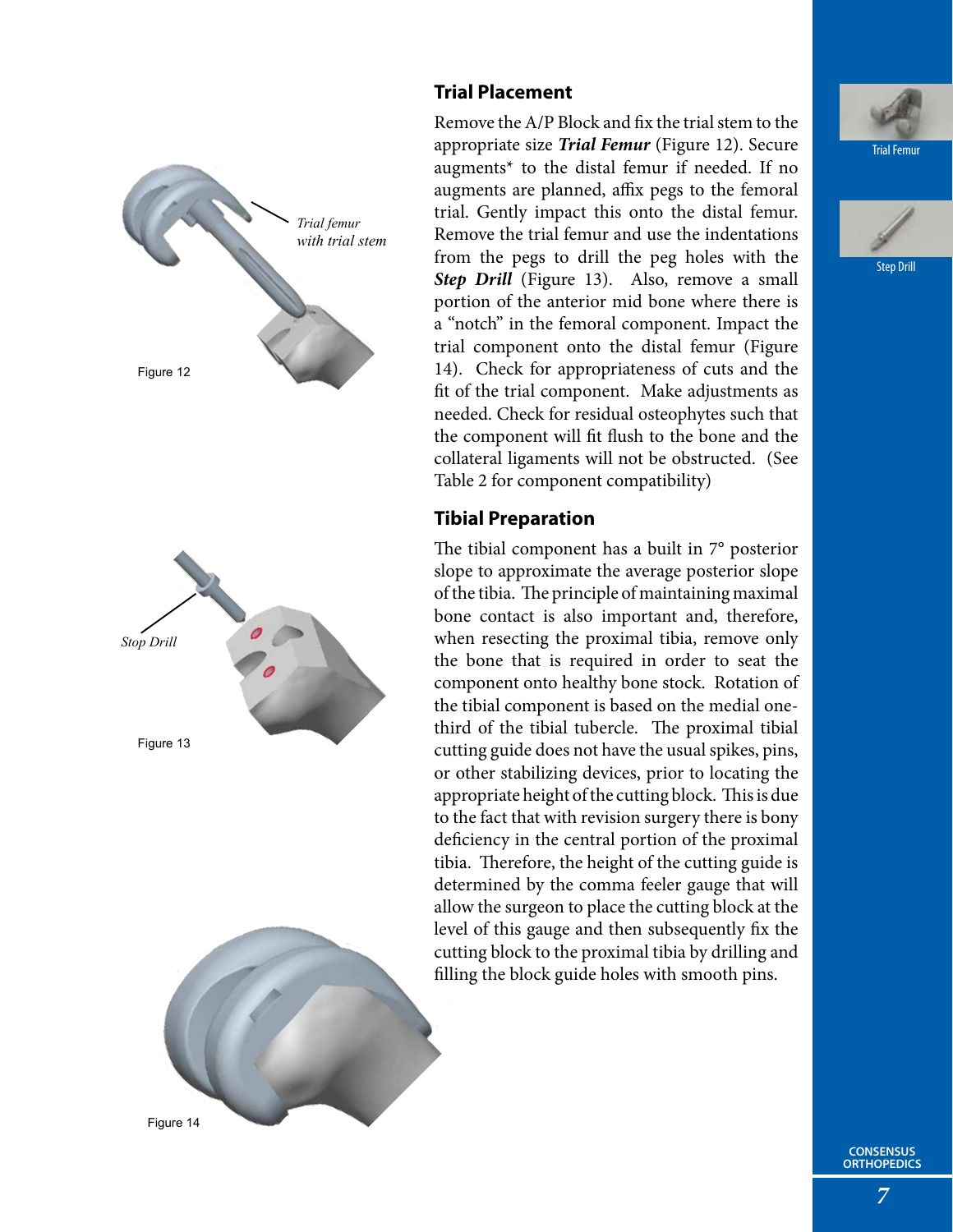

(Top)



Tibal Alignment Guide (Bottom - Ankle)



Resection Indicator (Angle Wing)







Fixation Pins with Cutouts

#### **Proximal Tibial Cut**

Place the revision external *Alignment Guide* on the ankle with its mid point at the middle of the ankle joint. This is generally 4 mm medial to the geometric mid point between the medial and lateral malleoli. The rotation of the external alignment jig is referenced off of the medial onethird of the tibial tubercle. Mark the medial onethird of the tibial tubercle with a marking pen. The slot in the outrigger is used to sight the marking to ensure rotational alignment. Take great care not to internally rotate the tibial component or the patella may not track accurately.

At the proximal aspect of the *Cutting Block*, place the *Resection Indicator* on top of the block and use it to place the position of the cutting block at the desired level of bony cut which generally represents the lowest area of bone to be removed. Again, it should be stated that it is important to preserve as much normal bone as possible and frank bony defects can be handled by other techniques such as increased cement mantle, bone grafting, or metal augments which are available with this revision system.

At this point the 7° posterior slope alignment needs to be achieved. Slide the distal aspect of the alignment guide along the ankle attachment until the longitudinal axis of the alignment guide is parallel to the mechanical axis of the tibia as viewed from the lateral side. The 7° posterior



Figure 15



slope is built into the proximal aspect of the guide. Fix the *Tibial Cutting Block* by first drilling through the fixation hole and then placing at least two *Smooth Pins* (Figure 15). These two pins are generally placed at the same hole position in the block to allow adjusting of the block at 2 mm increments if needed. Remove the outrigger and then use the check reference alignment guide to make sure that the block is in the appropriate mechanical alignment regarding the medial one-third of the tibial tubercle and the center of the ankle joint (Figure 16). Place the comma feeler gauge again through the block and visually determine that the cut is appropriate to maximize retention of normal bone when making the proximal tibial cut. The proximal (top) surface references the "zero" cut and the slot just below that references the –5mm cut for the augment if needed for bony deficits. Move the cutting block up or down if needed using the multiple pin holes in the tibial cutting block.

Using appropriate retractors, protect the soft tissue structures and use the oscillating saw to remove the proximal tibial bone. Again, irrigation is important to maintain the integrity of the remaining bone.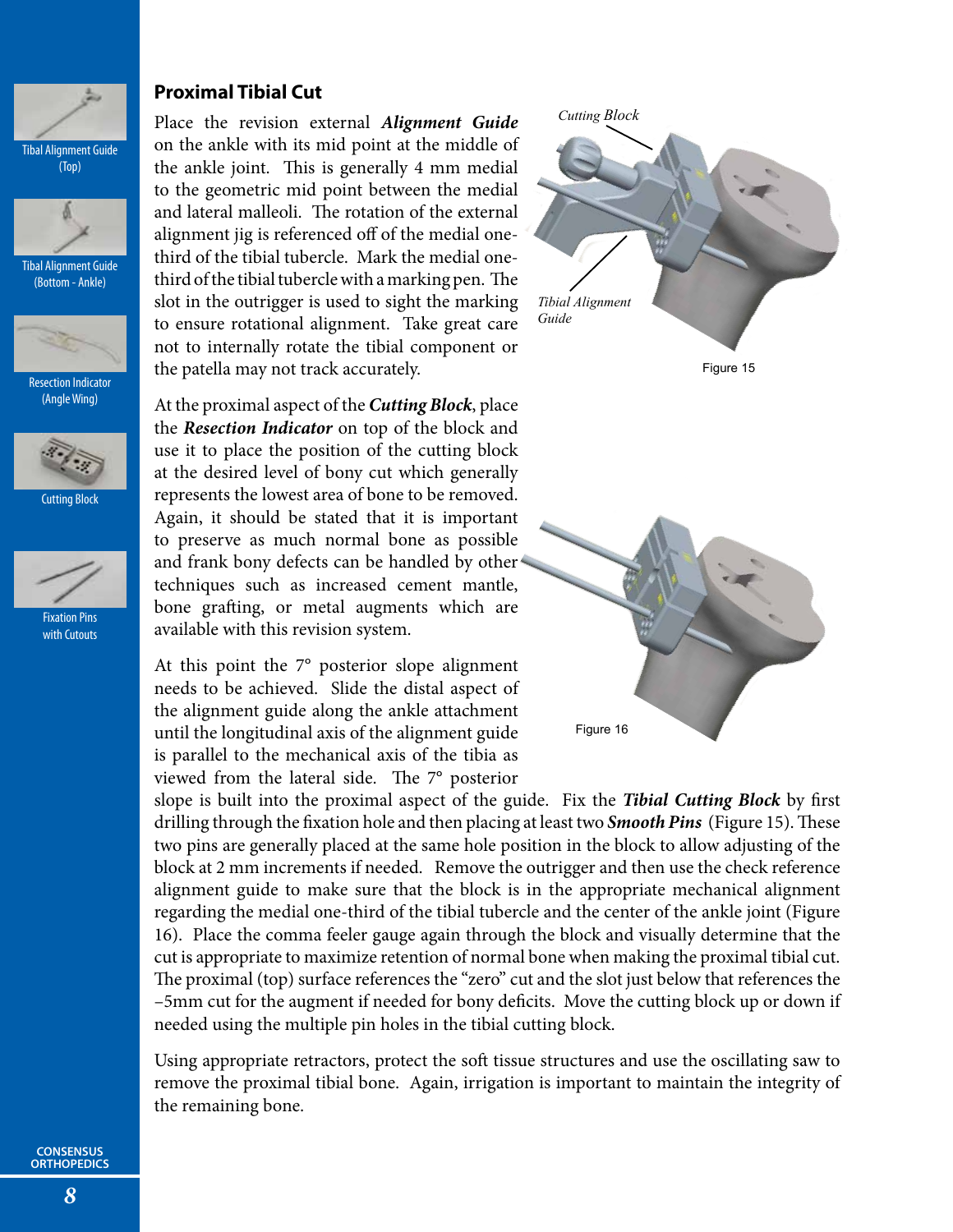#### **Trial Sizing/Reaming**

Place the sizers on the proximal tibial bone. The appropriate size should be contained within the bony margins of the tibia (consult Table 2 for femur/tibia size compatibility). Place the *Tibial Sizer* in the appropriate position with regards to rotation at the medial one-third of the tibial tubercle and centered over the proximal tibial bone stock (Figure 17). Using an alignment rod in the sizer handle check the longitudinal placement of the proximal tibial cut relative to the ankle. If need be, carefully re-cut the proximal tibial surface until correct alignment is achieved. Drill and then pin the tibial sizer to the proximal tibia to stabilize this for the next step in the process.

Choose the appropriate sized bushing. Start with a reamer smaller than the anticipated final size. Assemble the *Bushing Guide* to the tibial base plate (Figure 18). Hand ream the proximal tibia taking care to do this in a gentle fashion as the bone about the loose knee replacement may be osteoporotic. Assess the stability and the length of the stem as the proximal tibia is hand reamed. Start with the smallest *Reamer* and gradually work up to larger sizes using the stability of the reamer and the depth of the reamer to determine the appropriate stem size for the revision tibial component.

Remove the tibial sizer and bushing. At this point check for retained osteophytes or other tissues that may block appropriate range of motion.





| <b>Component and Size Compatibility</b><br>with CONSENSUS® RKS Femoral Component |            |                |         |                         |          |         |
|----------------------------------------------------------------------------------|------------|----------------|---------|-------------------------|----------|---------|
| <b>RKS Femoral</b><br>Component                                                  |            | $\overline{2}$ | 3       | 4                       | 5        | 6       |
| <b>RKS Femoral Posterior</b><br>Augment (5mm)                                    | 1          | $\overline{2}$ | 3       | $\overline{\mathbf{4}}$ | 5        | 6       |
| <b>RKS Femoral Distal</b><br>Augment (5mm)                                       | 1          | $\overline{2}$ | 3/4     | 3/4                     | 5/6      | 5/6     |
| <b>KNEE Tibial Insert</b><br>(congruent or ultracongruent)                       | 0, 1/2     | 1/2, 3/4       | 1/2.3/4 | 3/4, 5/6                | 3/4, 5/6 | 5/6     |
| <b>KNEE All Poly Tibia</b>                                                       | 1, 2       | 1, 2, 3        | 2, 3, 4 | 3, 4, 5                 | 4, 5, 6  | 5, 6    |
| KNEE Patella, Round,<br>All Poly                                                 | 0, 1, 2, 3 | 1, 2, 3        | 1, 2, 3 | 2, 3                    | 2, 3     | 3       |
| KNEE Patella, Oval,<br>All Poly                                                  | 0, 1, 2    | 0, 1, 2        | 0, 1, 2 | 0.1.2                   | 0, 1, 2  | 0, 1, 2 |
| KNEE Patella, Oval,<br>Metal Backed                                              | 1, 2, 3    | 1, 2, 3        | 1, 2, 3 | 1, 2, 3                 | 1, 2, 3  | 1, 2, 3 |
| <b>MBK Tibial Insert</b>                                                         | 0.1/2      | 1/2.3/4        | 1/2.3/4 | 3/4.5/6                 | 3/4, 5/6 | 5/6     |





Bushing Guide



Reamer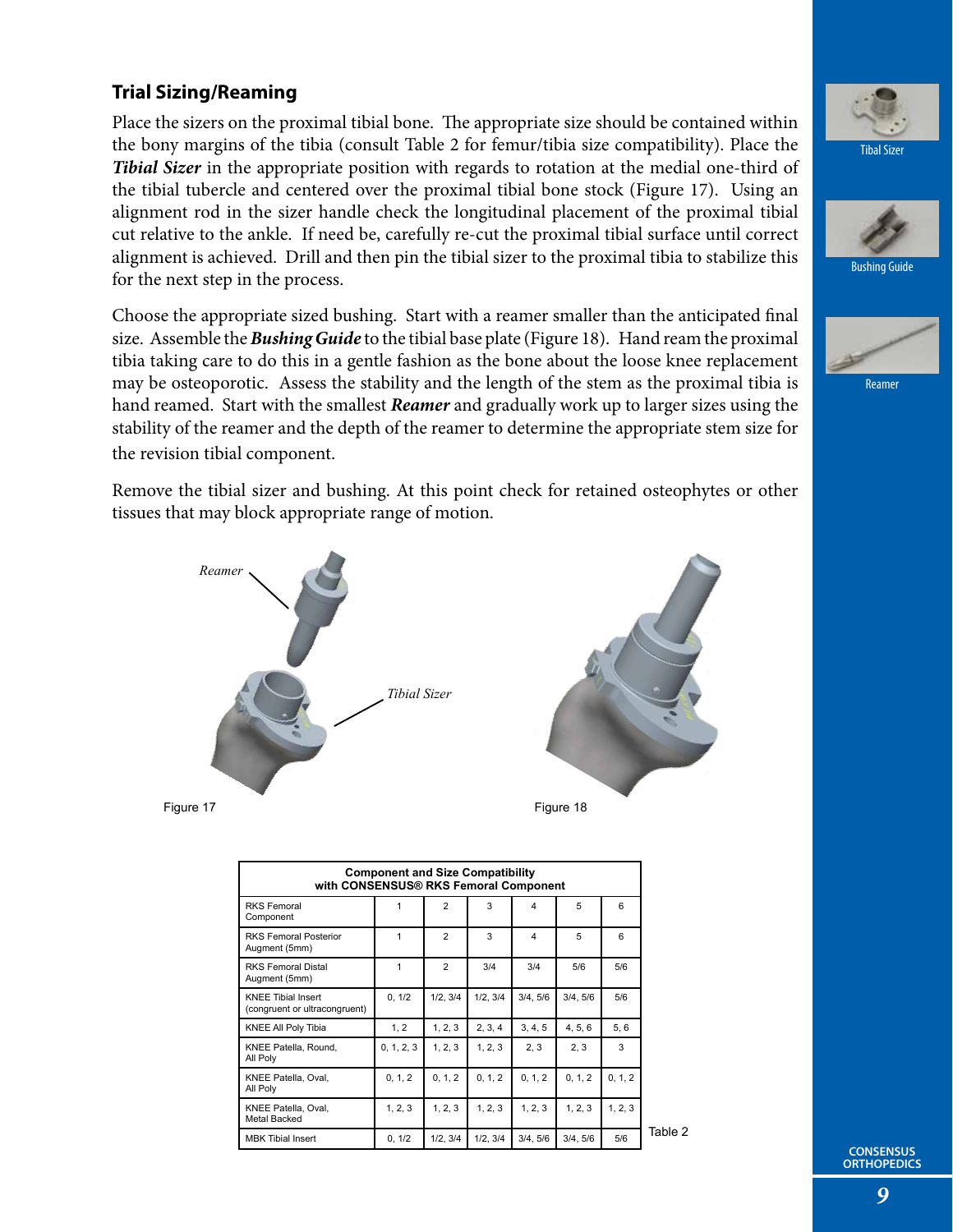





Trial Stem



Tibial Trial Base Plate Handle



Stop Drill

#### **Trial Placement**

Assemble the appropriate size *Tibial Trial Broach/ Base Plate* with the stem size as determined by the above hand reaming of the proximal tibia. Assemble augments\*, if needed, onto the Tibial Trial Broach/Base Plate. If augments are not used, then attach *Trial Pegs* onto the Tibial Trial Broach/Base Plate. The tibial *Trial Stem* should be fully threaded onto the tibial trial broach/ base plate so that the stem is well secured to the broach/base plate.

Attach the *Tibial Trial Base Plate Handle* by depressing the thumb button on the proximal aspect of the handle and then clipping it over the attachment platform over the center of the tibial trial (Figure 19). Controlling the rotation and position of the tibial trial, place this down the proximal tibial marrow space. The actual broaching of the proximal tibia occurs with placement of this tibial trial as should be apparent from the cutting surfaces underneath the tibial base plate. Therefore, as this is positioned, the rotation should be carefully adjusted. The trial broach/base plate and stem should insert into the proximal tibia with modest impaction being needed. Remove the trial broach/base plate and use the indentations of the pegs to guide the use of the *Step Drill* to make the peg holes in the proximal tibia (Figure 20). Reposition the tibial trial broach/base plate and impact it into the proximal tibia. If it is not going down smoothly, recheck for appropriateness of the size of the stem and the appropriate direction of the stem relative to the proximal tibia. After this has been lightly impacted into the appropriate position check the contact surface underneath the tibial tray (Figure 21). This should be very squarely down in all aspects and should be contained within the margins of the tibial bone in the same fashion as the tibial sizer had been as noted above, make adjustments as needed (See Table 3 for component compatibility).



Table 3

| <b>Component and Size Compatibility</b><br>with CONSENSUS® RKS Tibial Baseplate |                    |                         |                         |                         |                         |                         |                    |  |
|---------------------------------------------------------------------------------|--------------------|-------------------------|-------------------------|-------------------------|-------------------------|-------------------------|--------------------|--|
| <b>RKS Tibial Baseplate</b>                                                     |                    |                         | 2                       |                         |                         | 5                       | 6                  |  |
| <b>RKS Tibial Augment</b><br>(5mm, 10mm)                                        | OLat.<br>0Med/1Lat | 0Med/1Lat.<br>1Med/2Lat | 1Med/2Lat.<br>2Med/3Lat | 2Med/3Lat.<br>3Med/4Lat | 3Med/4Lat.<br>4Med/5Lat | 4Med/5Lat,<br>5Med/6Lat | 5Med/6Lat,<br>6Med |  |
| <b>KNEE Tibial Insert</b><br>(all variants)                                     | $\Omega$           | 1/2                     | 1/2                     | 3/4                     | 3/4                     | 5/6                     | 5/6                |  |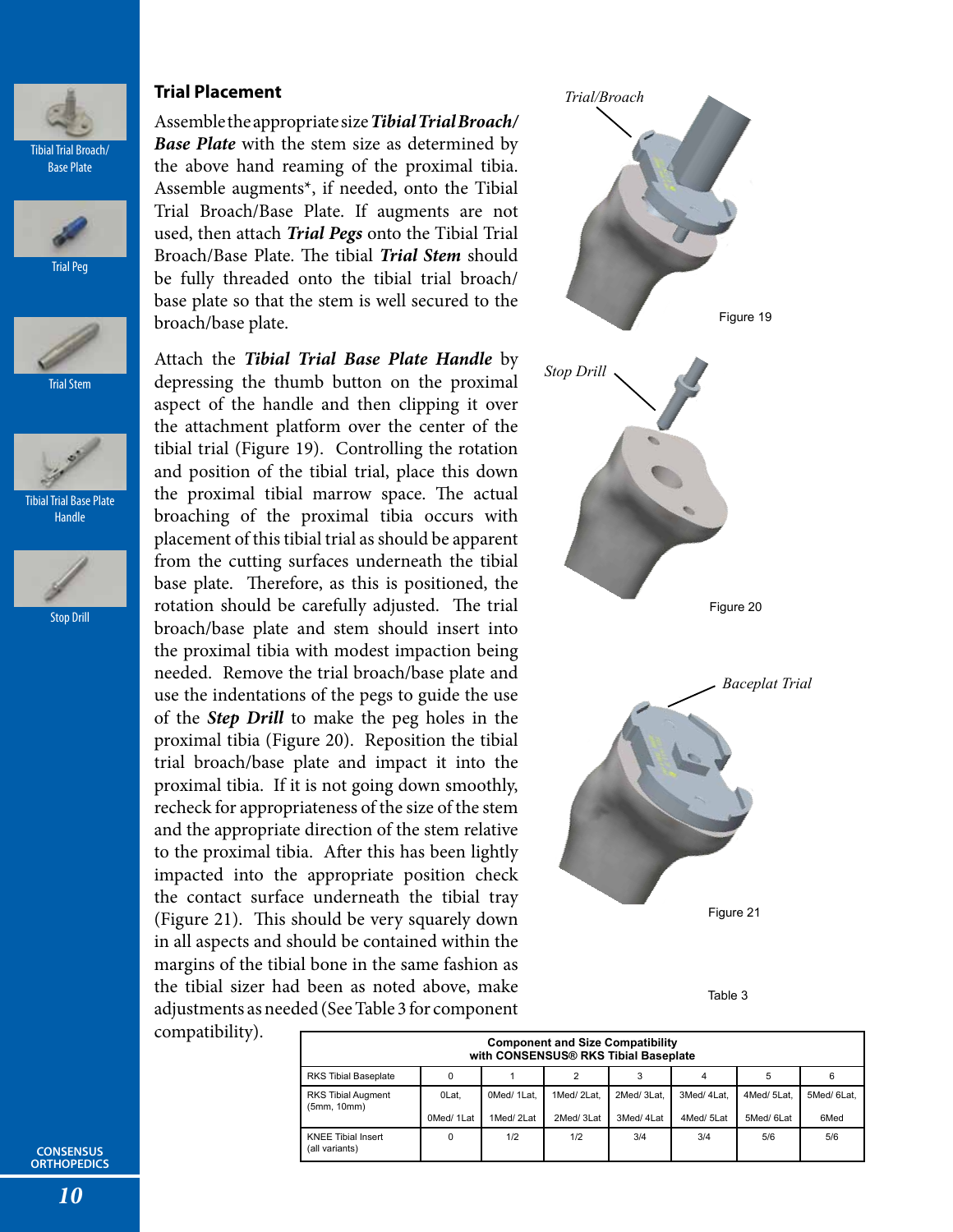



Figure 23

Place a thin *Trial Tibial Insert* on the tibial tray (Figure 22) and then place the previously assembled femoral trial and stem on the distal femur (Figure 23). Check the range of motion, tightness of the collateral ligaments, and increase the thickness of the polyethylene as needed to result in the best function and collateral ligament adjustment.

The principle is to restore the joint line anatomically. This is approximately located one half the distance between the inferior portion of the patella and the patella tendon's insertion into the tibial tubercle. The knee should extend fully but not hyperextend. There should be 1 to 3 mm of laxity in the bent 20° to 30° and in deep flexion there still should be 1 to 3 mm of laxity in both the medial and the lateral collateral ligaments. Appropriate ligamentous adjustment needs to be achieved using anatomic principles. The variables include changing the thickness of the tibial insert, changing the level of the femoral cut, changing the size of the tibial component and changing the level of the tibial component. Other methods include soft tissue balancing techniques which should be part of the orthopedist's surgical skills.

Anterior-posterior stability can be improved by using the posterior cruciate substituting polyethylene inserts that are part of the Consensus Knee System.

#### **Patella Preparation**

Once the sizing of the femur and tibia is appropriate then attention should be turned to the patella. If the patella component has not been removed, and it is deemed necessary, then take great care to remove the patella component without sacrificing bone. Disruption of the cement polyethylene surface prior to removing the cement from the bone will often result in less bone loss.

Measure the thickness of the Vitalit*E* patella. The polyethylene pegs on the Consensus patella need about 8 mm of bone, therefore the minimum thickness to result in an effective fixation of this





Trials, Ultracongruent Inserts (Left, Sz. 5-6)



Trials, Ultracongruent Inserts (Right, Sz. 1-2)



Trials, Ultracongruent Inserts (Right, Sz. 3-4)



Trials, Ultracongruent Inserts (Right, Sz. 5-6)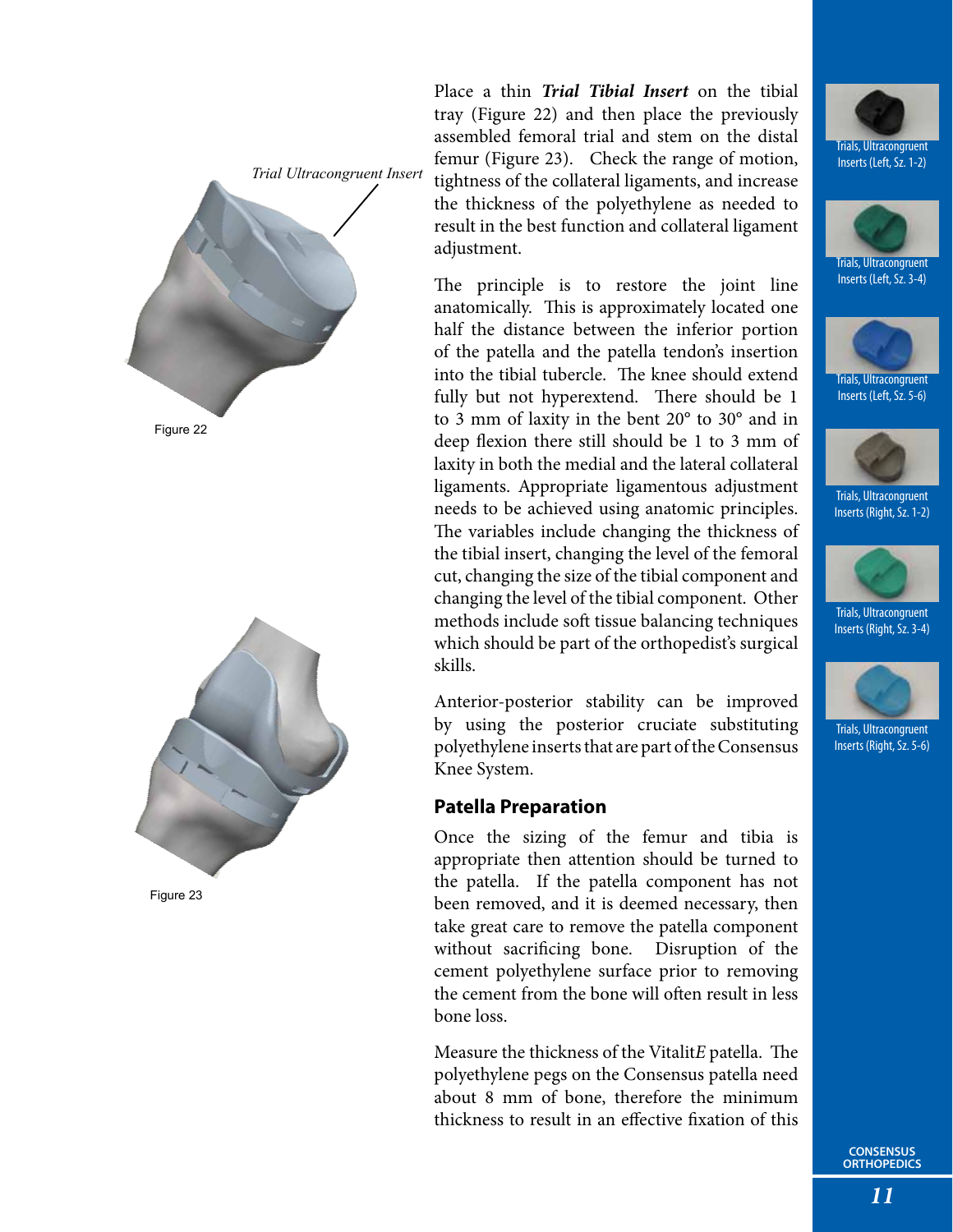Vitalit*E* patella is about 10 mm. Normal patellas measure about 23 to 26 mm in thickness. This would be the goal for the composite thickness of the Vitalit*E* and patella bone. Using the oscillating saw, flatten the patella bone using haptic (finger to thumb) determination. Care should be used to avoid beveling or slanting of the cut.

Carefully debride the scar or osteophytes from the patella margin. Use the patella sizer to determine the appropriate size of the patella. Note that the Consensus patella is anatomic and asymmetric. The thicker portion should be centered over the true medial aspect of the patella. Use the drilling guide to drill the appropriate holes taking care not to puncture the anterior cortex of the patella. Place the tibial trial to make sure that the component sits well against the remaining normal bone.

Reduce the patella in the trial trochlear groove and then check the tracking of the patella through range of motion. The patella should be stable in the trochlear groove. The Revision Knee femoral component has a laterally reduced femoral condyle that is anatomically designed and greatly reduces the need for lateral releases. It is important to make appropriate releases where needed to assure accurate tracking of the patella in the trochlear groove.

#### **Knee Alignment**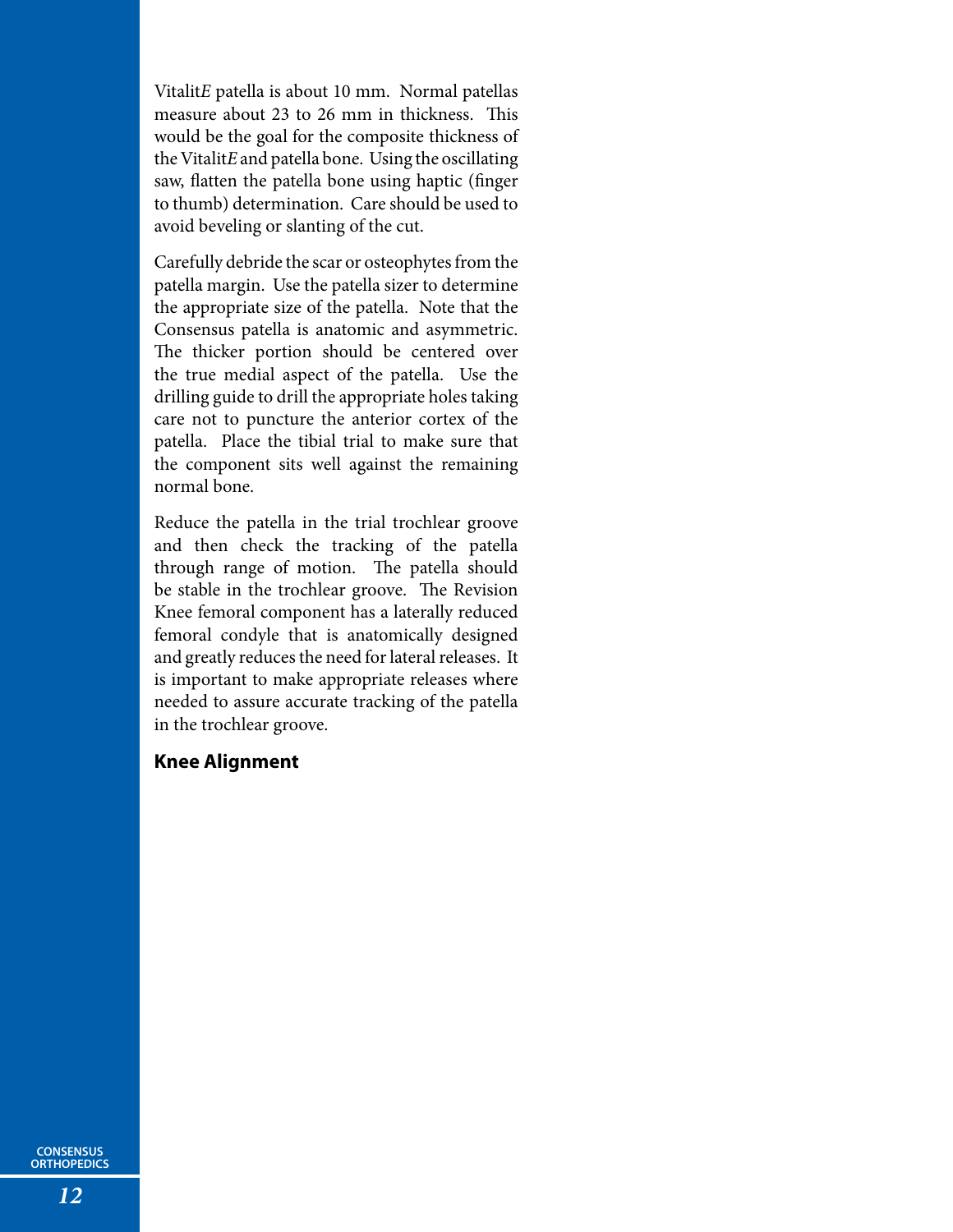

Numerous methods exist to determine appropriate overall alignment and at this point, with all of the trial components in place, overall mechanical alignment should be assessed.



One standard approach is to use a long straight rod centered over the ankle joint as well as centered over the hip joint. Numerous methods described in the literature exist for ensuring appropriate placement of the mechanical axis guide and this is left to the surgeon's experience and expertise. It is desirable to balance the forces through the components. On the average it is desirable to have the resultant forces being squarely through the center of the knee and perpendicular to the tibial polyethylene.

At this point any additional ligamentous or bony adjustments can be addressed.

#### **Cementing the Components**

Modern cement technique should be utilized. This includes, but is not limited to, pulsatile lavage of the bone, drying of the bone, placement of the cement in a bloodless field, compression of the cement onto the trebecular bone, impaction of the components with enough cement that it is extruded around the margins during placement, and using a sharp scalpel to remove the excess cement without pulling it from underneath the components (Figure 24, 25). The actual technique is left up to the experienced surgeon. The usual sequence of cementing is tibia and patella with the first batch of cement. After its set, the femur is cemented with the second batch.

After the cement has hardened on the component, check for any extrusion or fragment of cement throughout the interfaces including flexing the knee to a marked degree looking for retained cement around the posterior aspect of the components.

The appropriate size and thickness of the tibial polyethylene is then positioned into place by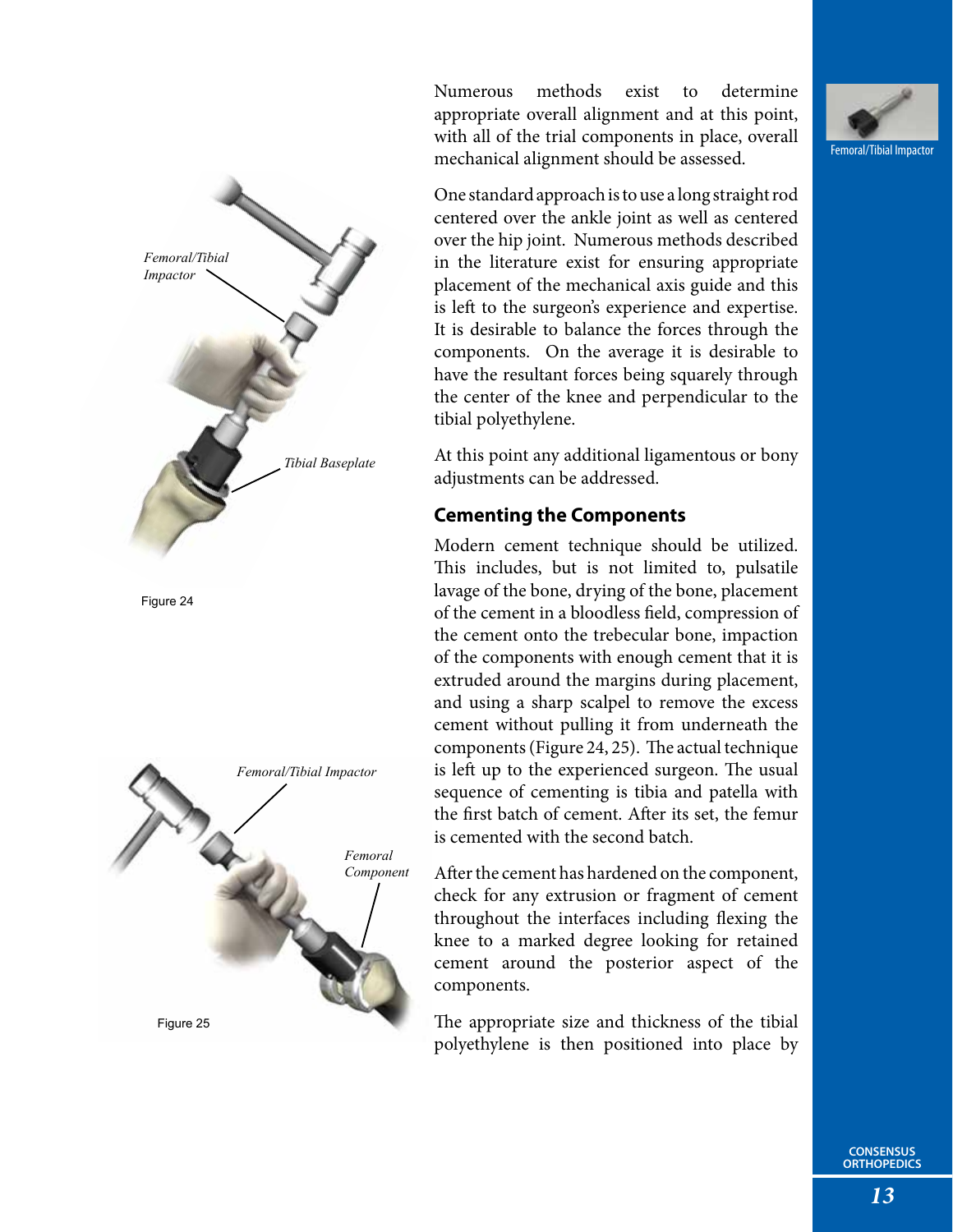engaging the dovetail locking feature of the insert/ baseplate anteriorly and pushing posteriorly until the insert snaps into place. Then recheck alignment, balance. and patella tracking. (Figure 26)

#### **Closure**

The experienced surgeon will be familiar with closure of the wound and this includes, but is not limited to, reconstruction of anatomy, hemostasis, accurate re-approximation of the subcutaneous tissue to relieve tension from the skin closure and then accurate closure of the skin followed by light compression of the wound.

#### **Postoperative Care**

Of note is that the quality of bone and fixation to the bone will guide the experienced orthopedic surgeon in postoperative care. The common approach is to start early ambulation and range of motion. The weight bearing status is determined by the surgeon using experienced judgment regarding bone quality and fixation.



Figure 26

### **References**

- 1. Data on file at Consensus Orthopedics, Inc.
- 2. Hoppenfeld, Stanley, Piet DeBoer, and Hugh A. Thomas. Surgical exposures in orthopaedics: the anatomic approach. Philadelphia: Lippincott Williams & Wilkins, 2003.
- 3. Chmell, M. J., J. McManus, and R. D. Scott. "Thickness of the patella in men and women with osteoarthritis." The Knee 2 (1995): 239-41.

\*Short pegs are only intended to fill the distal femoral augment holes and baseplate augment holes when augments are not desired. Screws are not intended to fill the femoral or tibial augment holes when augments are not desired. Pegs are not intended to fill the posterior femoral augment holes with or without aug-ments. Short screws and medium pegs are only intended for use with 5mm augments. Long screws and long pegs are only intended for use with 10mm augments.